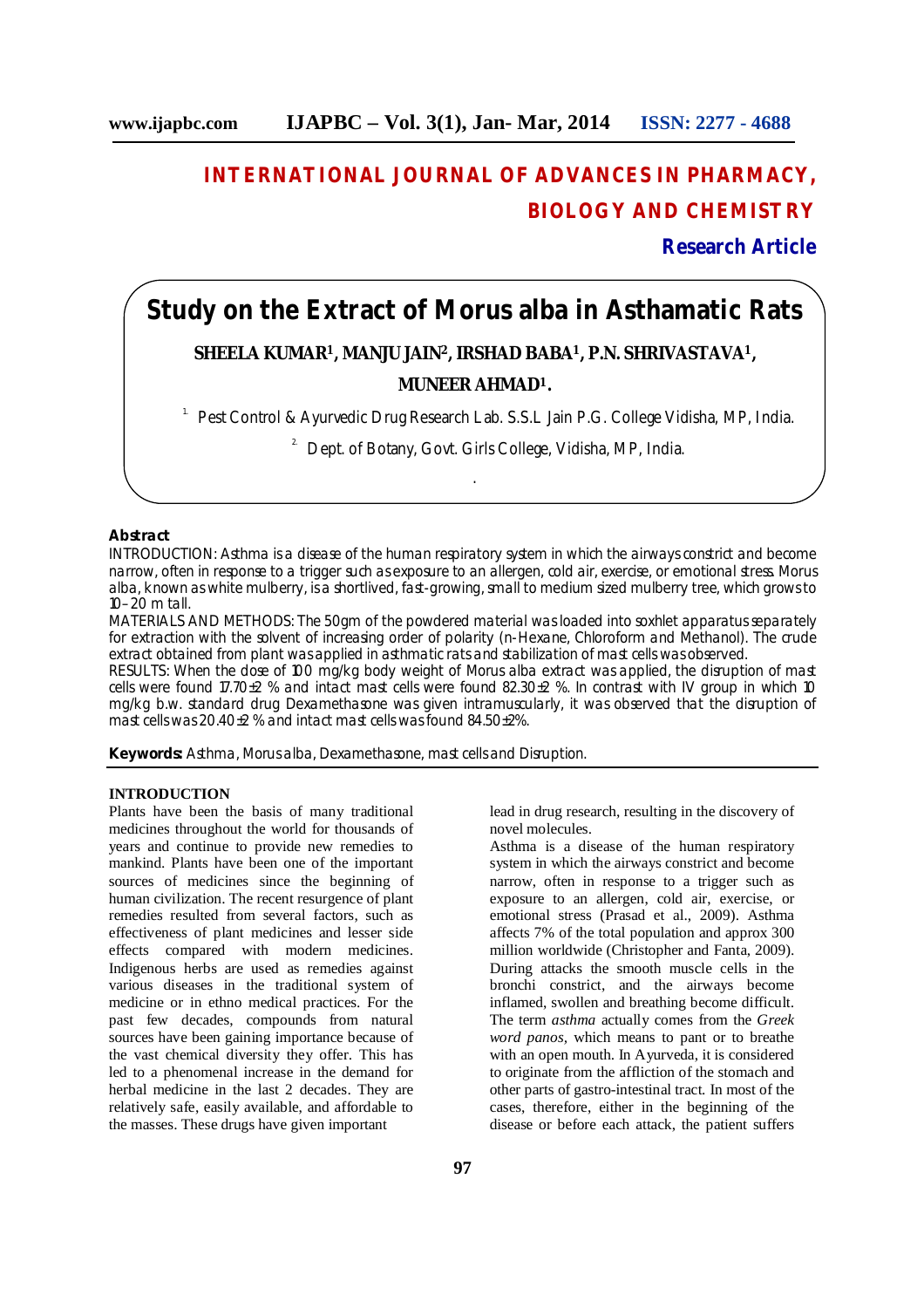from indigestion, constipation or even diarrhea. The seat of manifestation of the disease is lungs (Dash, 2001).

*Morus alba,* known as white mulberry, is a shortlived, fast-growing, small to medium sized mulberry tree, which grows to 10–20 m tall. The species is native to northern China, and is widely cultivated and naturalized elsewhere. The trees are generally deciduous in temperate regions, but trees grown in tropical regions can be evergreen. The flowers are single-sex catkins; male catkins are 2–3.5 cm long and female catkins 1–2 cm long. Male and female flowers are usually on separate trees although they may occur on the same tree.

#### **MATERIALS AND METHODS**

Plant material of Morus alba of family Moraceae was collected from the local villages of Guna district. The plant was identified and authenticated by the taxonomist of botany department of S.S.L. Jain College Vidisha. A voucher specimen of the plant material was procured in the herbarium data sheet of the laboratory. The plant material was washed thoroughly with water and then air dried in shade at room temperature  $25 \pm 2^{\circ}$ c for more than 15 days. The air dried plant material was grinded to powder about  $40 - 60$  mesh size. The 50gm of the powdered material was loaded into soxhlet apparatus separately for extraction with the solvent of increasing order of polarity (n-Hexane, Chloroform and Methanol). The extract was filtered through Whatman's filter paper. Then the crude extract was concentrated in the vacuum rotary evaporator. The crude extract obtained from plant was applied in asthmatic rats and stabilization of mast cells was observed.

#### **OBSERVATION AND RESULTS**

In the present study, anti-histaminic or mast cell stabilizing activity was evaluated using active fractions of *Morus alba* in anaphylactic Wistar albino rats. Mast cells play a crucial role in the development of many physiological changes during allergic conditions of asthma. When the foreign particles come in to contact of mast cells, it trigger number of dramatic actions in the mast cells because they work as antigens. During dramatic actions mast cells release variety of chemicals like histamine that is a vasodilator which dilates blood vessels in the body. Another is serotonin which constricts blood vessels. Heparin is an anticoagulant but it doesn't play role in asthmatic conditions. After histamine, leukotrienes and other substances also play important role in allergic and asthmatic conditions. However, body always develops

immunity against antigen through increasing the production of antibody. Immunoglobulin E (IgE) is an antibody which always binds histaminic receptors on the surface of mast cells during asthma and allergy. It is the antigen-antibody (IgE) reaction which controls the mast cells to release histamine, leukotrienes and other substances. However, body required supportive drugs for the increment of immunity. Hence, active fractions of *Morus alba* tried for the control of asthma through inhibiting the release of histamine from mast cells which is possible to stabilize the mast cells by using selected plant extract purified active fractions.

For the anti-histaminic activity, all the groups were sensitized by injecting subcutaneously 0.5 ml of 2% Alum along with 0.5 ml of triple antigen containing 20,000 million *Bordetella pertussis* bacteria. The sensitized rats were divided into four groups. Group I was served as control and have received water with *ad-libitum*  but not treated and sacrificed for the observation of mast cells which were found  $15.50 \pm 2\%$  intact and  $88.20 \pm 2$  % disrupted. Mast cells were observed carefully and percentage of intact and disrupted mast cells were calculated. Table below showed the effect of active fractions of *Morus alba* extract on sensitized rats. In the II group which was treated with active fraction of *Morus alba* extract, it was noticed that when the dose of 50 mg/kg body weight were given orally with water by using oral feeding tube needle, the disruption of mast cells were found 35.60±2 % disrupted and intact mast cells were found 64.40 $\pm$ 2 %. In another dose of 100 mg/kg body weight for the same plant, the disruption of mast cells were found  $17.70 \pm 2$  % and intact mast cells were found  $82.30\pm2$  %. In the IV group 10 mg/kg b.w. standard drug Dexamethasone was given intramuscularly, it was observed that the disruption of mast cells was  $20.40\pm2$  % and intact mast cells was found 84.50±2% which was quite similar to the maximum 100 mg/kg/b. w. of herbal extract.

#### **CONCLUSION**

It appears that the disruption of mast cells is quite dosed dependent. It is inversely proportional to the doses, as the doses increases, the disruption of mast cells decreases. However, intact mast cells percentage is similar to the doses, as the doses increases the intact mast cells percentage also increases. Hence, the anti-histaminic activity is directly proportional to the doses because the number of intact mast cells was found to be increasing simultaneously with increasing the